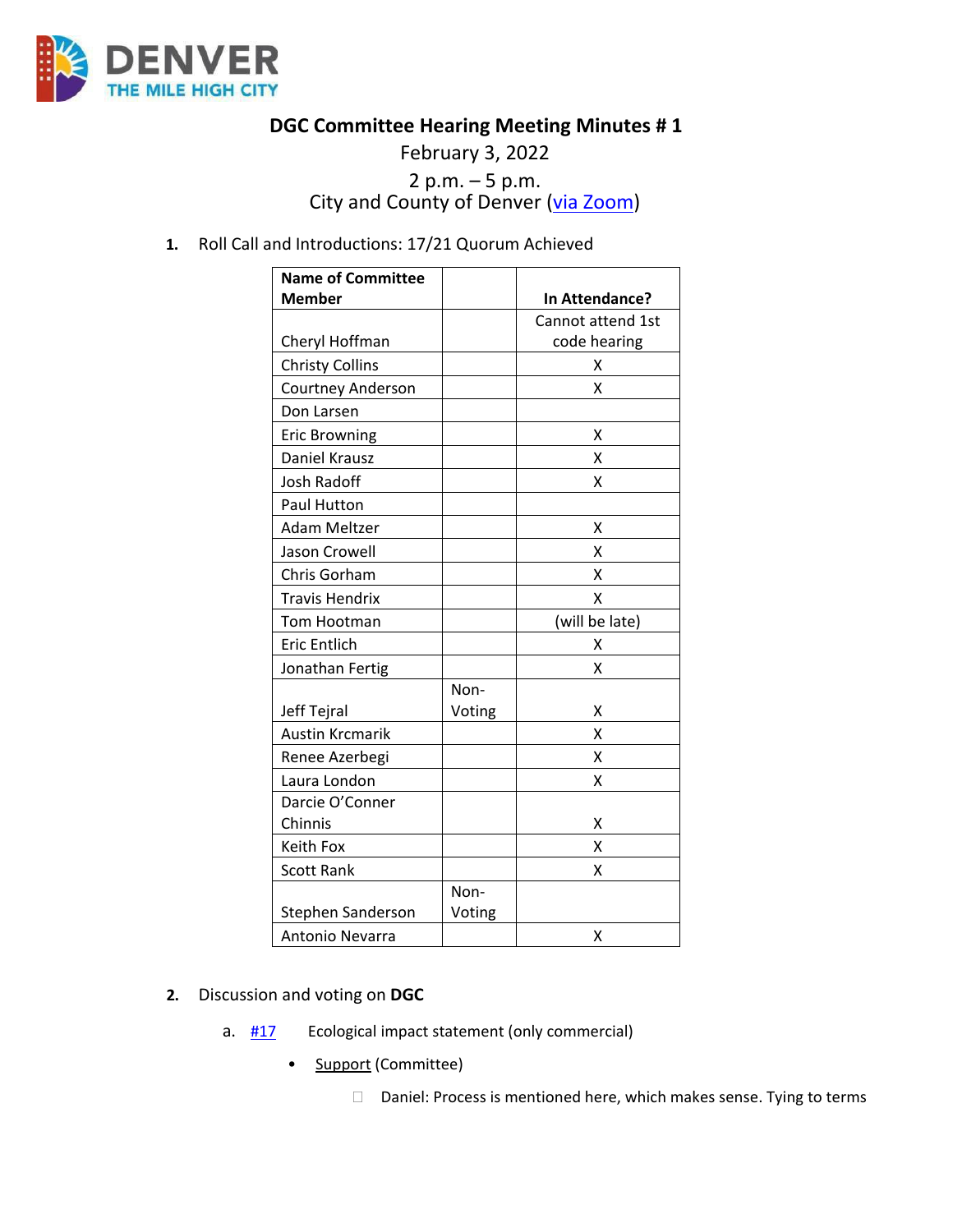in code, but typically codes don't mention process. Here it makes sense.

- Adam: Roadmap with LEED: Site Assessment worksheet. President for documentation threshold and job aides with LEED.
- Opposition (Committee)
	- $\Box$  Travis: Added research paper requirement, delays schedule. Hydrology and topo already provided through geotechnical report. Already liability with architect license, need consultants on vegetation/ animal habitat, and research will be required. Suggest project threshold of 25,000 SF (aligned with green roof ordinance), scope issue for smaller project types, Concern with residential application at a later date. Seems like a paper pushing activity.
		- Christy: May not apply to all projects. City is ok with additional documentation.
	- $\Box$  Josh: Cynical on process, prefer outcome based. Thinks this may be more busy work rather than effective.
	- $\Box$  Renee: Struggle with time commitment with this. No specific outcomes. Time and cost impact.
		- Christy: Not reasonable for small project, don't select it.

#### • Committee Questions/Comments

- $\Box$  Jason: Statement only, not an approval. Needs to be a significant information, understand the project impact on local and Denver area.
- $\Box$  Eric B: Mandatory? Applicable to all building types that affect site (not repairs to inside of building enclosure). Mandatory for all projects pursuing to DGC compliance path pilot program, comparable to LEED Platinum.
- $\Box$  Travis: coming from architects' office at predesign phase, reviewed by City staff, how will this be validated? Updated statement can be provided in early SDP process, early submittal to capture impact and decisions.
- $\Box$  Daniel: When would this be mandatory? What scope does this apply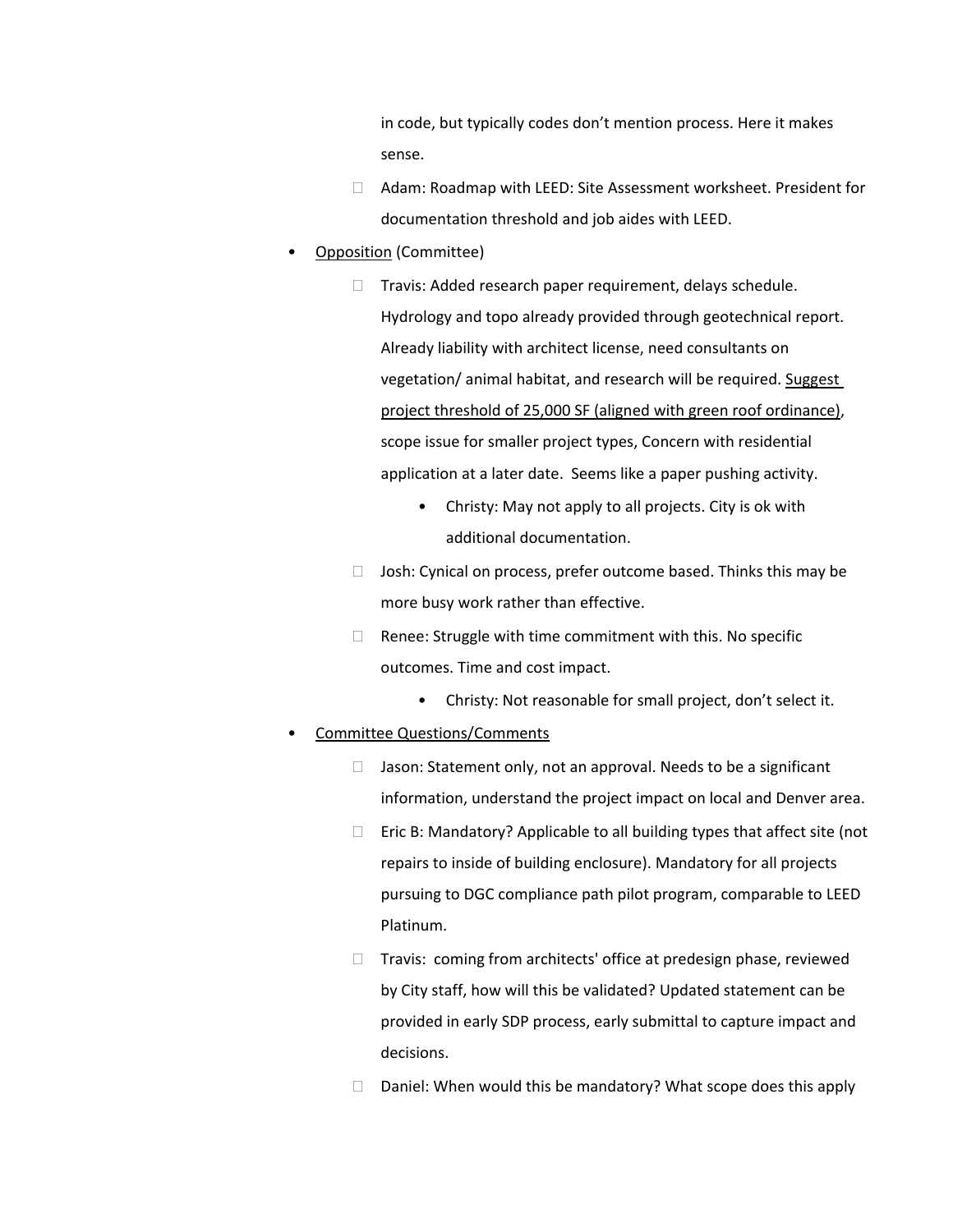to? We think it should be optional for all project types.

- Christy: Leave it open for all project types. Mandatory vs not is decided by City, may come to committee. But needs to be evaluated when all proposals are considered.
- $\Box$  Adam: This link as part of this section is old and needs to be updated to Sustainable Sites v2.:

https://digital.library.unt.edu/ark:/67531/metadc31157/

- $\Box$  Laura: Approval process of narrative statement. If people will have to hire consultant, uncertainty don't know exactly what is appropriate, may deter project teams to select this option.
	- Would want to see thoughtful understanding of these areas. Looking for well-researched information.
- $\Box$  Jonathan: Leaving out residential is a missed opportunity.
- $\Box$  Christy: Not voting on mandatory vs elective at this time
- Support (Rebuttal)
	- □ Name: Comment
- Opposition (Rebuttal)
	- Name: Comment
- Motion: Motion to Modify (Eric Browning)
	- □ Scope: Edit sentence to new buildings 1,000 SF or greater, or additional that are adding more than 50%. (Reference IBC for everything just not single family or dual family dwelling unit). Strike mandatory.
	- $\Box$  Travis: more than 50% of existing building for additions, subject to code. Reasonable and understandable overlay (reference code)
	- □ Adam: Add multifamily (does commercial include MF)? Yes
		- Christy: Missed opportunity for small projects.
	- **D** Opinion:
		- Daniel: add complexity for different scopes. Not what projects needs to understand this project. Tremendous opportunity for smaller library and civic projects.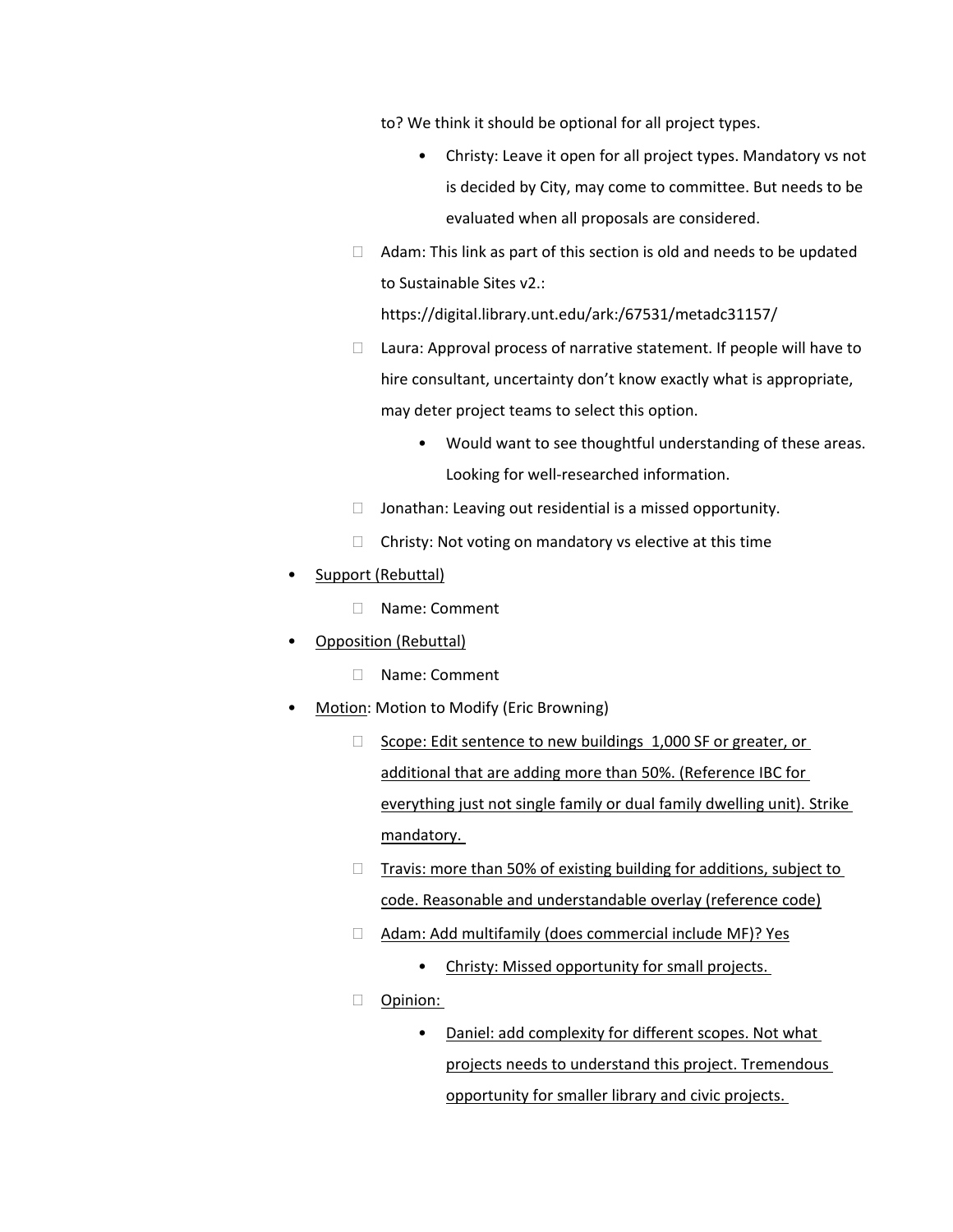- □ Jonathan: Reduce commercial threshold below 25,000 SF
- $\Box$  Courtney: Identify smaller threshold to impact smaller to 15,000 SF.
- $\Box$  Josh: Motion to Table, discuss ways to do this without process, but outcomes.
- □ Adam: Optional, consider that in voting
- □ Jason/ Christy to address: Mandatory (for pilot) for incentivized, for all commercial projects nothing will be mandatory.
- □ Daniel/ Christy to address: Vote as written, mandatory section in DGC or not? Yes, however preliminary designations but needs to be equivalent to LEED Platinum.
- **Jonathan: propose "remove commercial" and lower to 1,000 SF (not to catch ADU) and 50% of existing SF for additions. Eric to accept.**
- **Christopher: Remove "Mandatory". Eric to accept.**
- $\Box$  Jason: Why does it have to say mandatory when it may not be?
	- Christy: Can remove mandatory.
- $\Box$  Daniel: if this is a big hurdle, this will discourage projects if this is a show stopper. Level of comfort to remove mandatory.
- $\Box$  Daniel: Remove changes to 50% for SF for an addition.
- $\Box$  Jason: additions less than 1,000 SF and more than 50%?

#### **Vote: Motion to modify 5 votes yes, 9 opposed, X obstain**

- Motion: Motion to Approve as-is, with modifications,
	- $\Box$  Daniel: As written (orginally), remove mandatory.
	- **Vote: Motion to Approve with modifications: Passed (11 votes yes, 4 vote no, 2 abstained)** - PASSES
- Motion: Motion to approve as written on screen:
	- **Vote: Motion to Approve with modifications: Passed ( 12 votes yes,**

#### **4 vote no, 1 abstained)**

- b. [#26](https://www.denvergov.org/files/assets/public/community-planning-and-development/documents/ds/building-codes/code-adoption/amendment-proposals/dgc/dgc_501.3.3.5.pdf) Only Walkable Turfgrass
	- Committee questions/comments
		- $\Box$  Scott Rank: How are tree lawnhandled in definition?
			- Considered a walkable surface, tree lawn adjacent to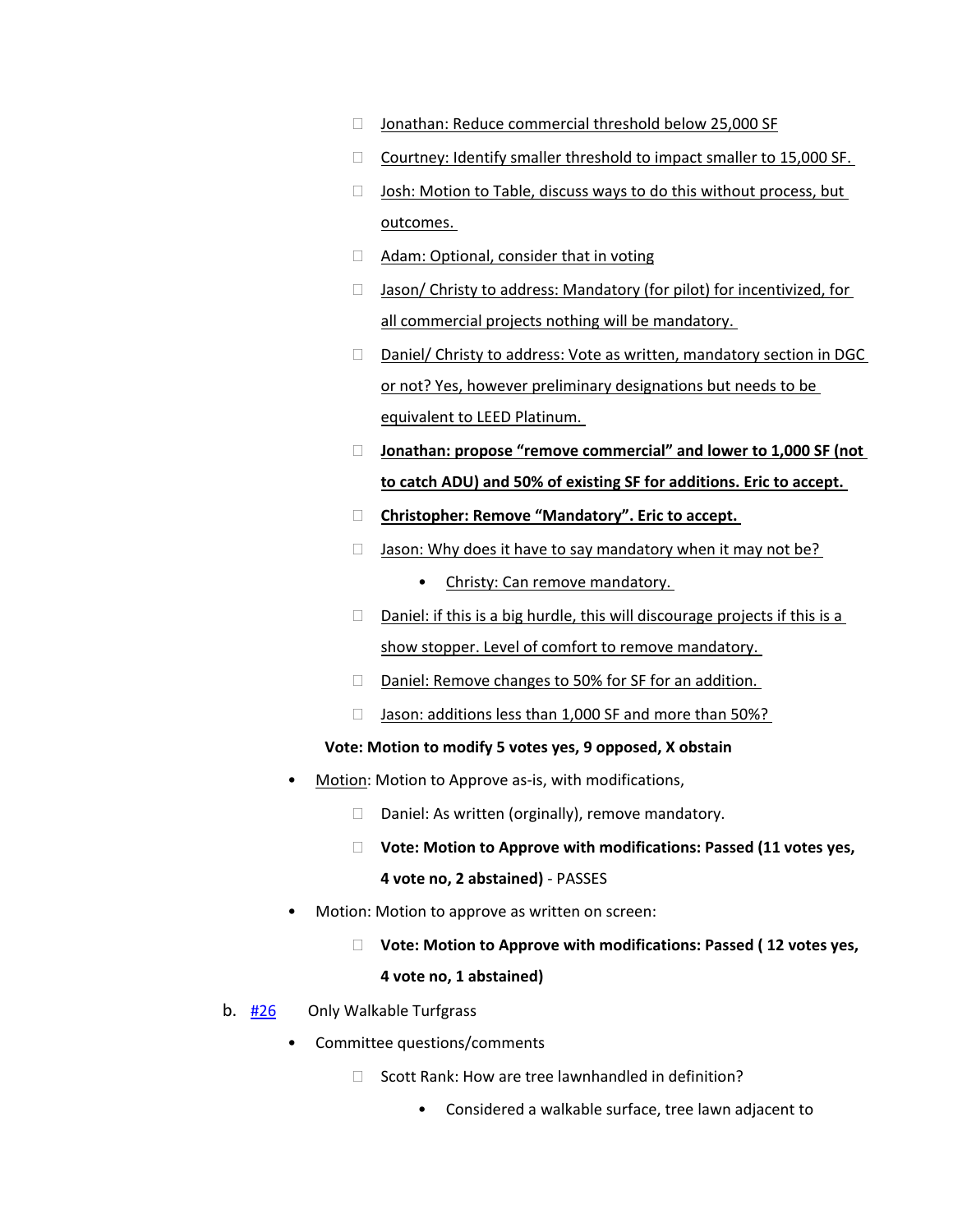sidewalk is a functional area, but open to changing.

- $\Box$  Jeff Tejral: Define walkable because it's very subjective. Who is walking? How often? Specify turf types. For example, warm season and adapted may use low water, and lose opportunity. Don't exempt pavers because they shouldn't be irrigated.
	- Kristen Salinas: need to put drought resistant species inpavers, but tried not to specify species.
- $\Box$  Travis Hendrix: For all Chapter 5 ammendments, in 101.4, if you apply through another path, then this Chapter 5 stuff would not apply?
	- Christy Collins: This is technically true but if following a DGC Pilot pathway, then they don't need to comply with all Mandatory measures.
	- TH: Projects that are pursuing, for example, Net Zero, Chapter 5 has many good measures that should be required.
- $\Box$  Daniel Krausz: Agree it's unclear in general what some of the plants are and which plant list to refer to. Are there defined terms and standards the way we do in other codes?
	- Why are lawns exempted for some types and not others? Larger commercial, multifamily?
	- Eric Browning: walkable turf grass in residential is far more subjective to what is functional. In a commercial building, a one acre turfgrass next to a parking lot would be difficult to say is functional, where a lawn in a residence is more likely to be used and less likely to be supported by residents.
	- Daniel: may need to clarify residential definition to include multifamily.
	- Christy: There is a separate proposal for water and land use. Can make sure that those definitions get incorporated.
	- Kristen: landscape requirements is coming next. But no species list for that proposal either.
	- Daniel: will there be alignment across proposals for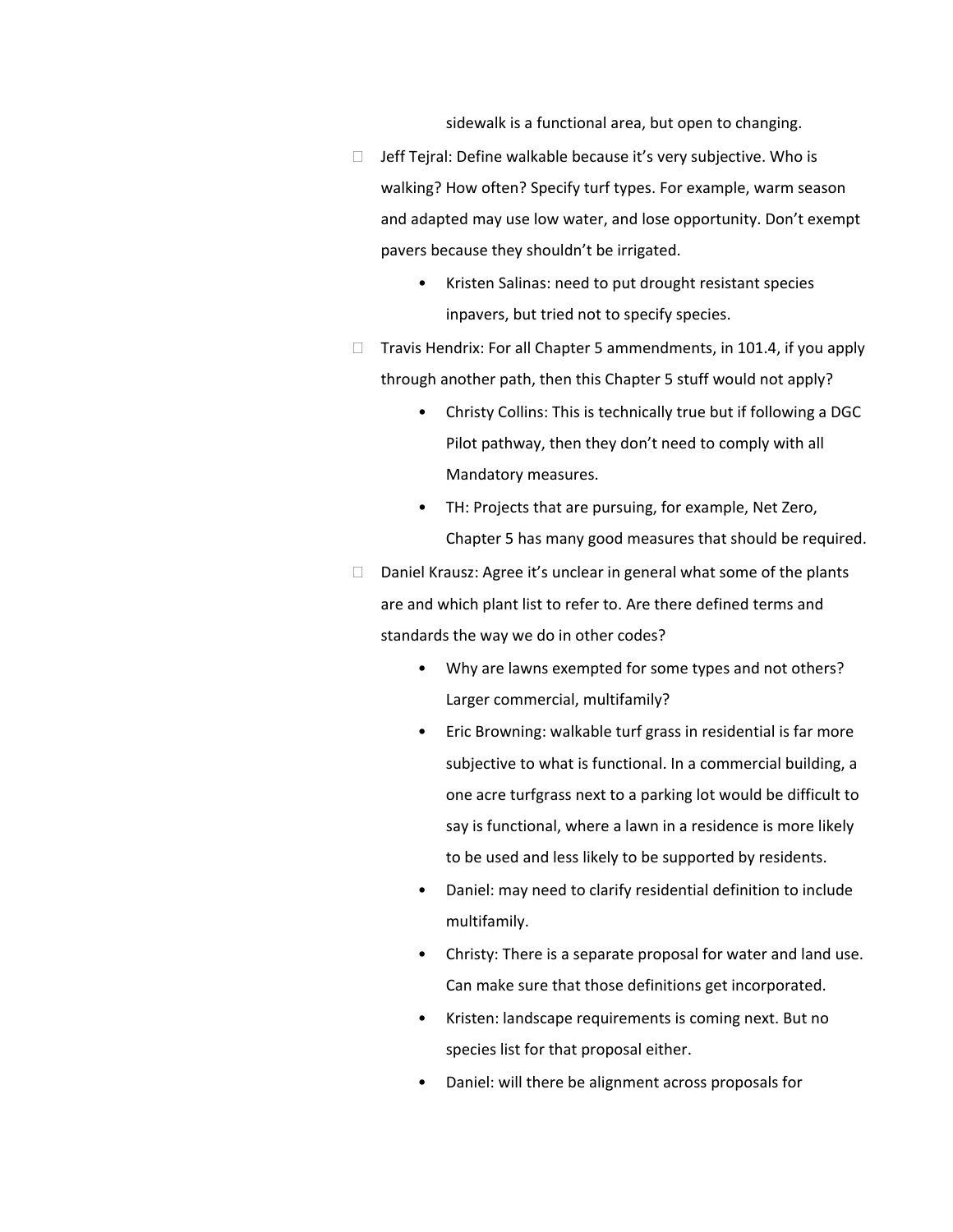definitions?

- Christy: Yes although there aren't plant lists at this time.
- Austin Krcmarik: where do walkways end and non walkable begin? What does self-sustaining ecology mean. This proposal has a long way to go to be able to vote on it.
- $\Box$  Renee Azerbegi: functional versus non functional should be the title. Define these better. Did Nevada bill include tree lawn grass areas? Could be a water saver. Don't know if that will work in residential area.
	- Kristen: office parks and street medians is where savings came from.
	- Christy: right of way excluded because there is an ongoing conversations around what should be mandatory. Not opposed to it, cautious to include it at this time.
- $\Box$  Josh Radoff: Be clear about more than water savings. Ecological health too. Broaden idea of functional areas. Some water use intensive landscapes that don't want to be overly restrictive. Allow deliberate designs that may use more water but for good reason.
- $\Box$  Austin: Modify give designers ability to water per square foot. This is already in existing code.
- **Support** 
	- Name: Comment
- Opposition
	- Name: Comment
- Committee Questions/Comments
	- Name: Comment
- Support (Rebuttal)
	- Name: Comment
- Opposition (Rebuttal)
	- □ Name: Comment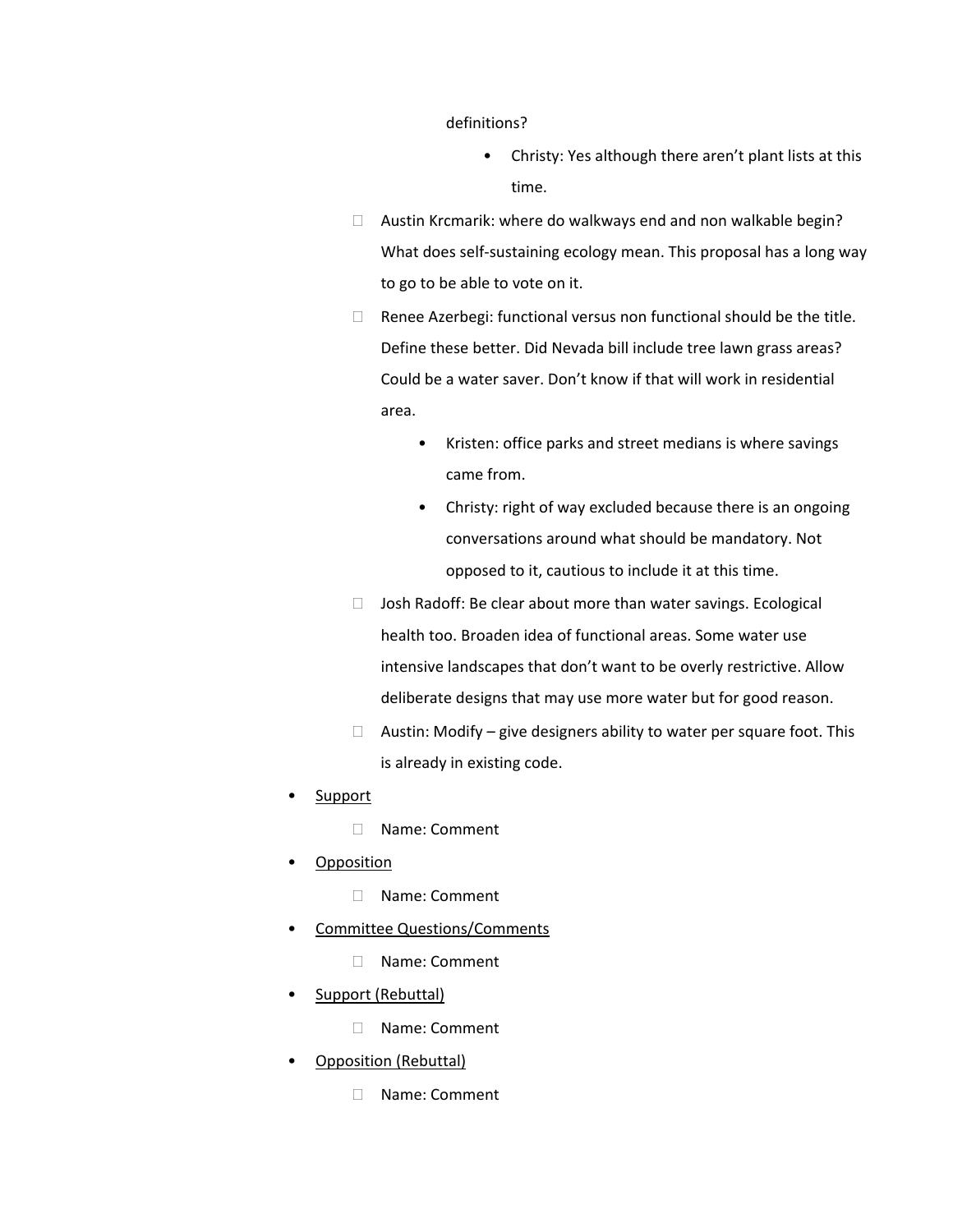- Motion: Motion to Modify or Table
	- $\Box$  Daniel: modify to provide definition for turfgrass, drought tolerant, native, functional area. Coordinated with other sections in DGC and by a subcommittee of this group comprised of experts in this area? Change title to Only Functional Turfgrass
		- Eric Second
	- **Vote: Motion to modify X votes yes)**
- Motion: Motion to Approve as-is, with modifications,
	- **Vote: Motion to Approve with modifications: Passed (16 votes yes, X vote no, X abstained)**
- Subcommittee
	- □ Christy
	- Austin
	- Jeff
	- □ Courtney
- c.  $\frac{\#28}{\#28}$  $\frac{\#28}{\#28}$  $\frac{\#28}{\#28}$  Landscaping Requirements
	- Comments & Questions:
		- $\Box$  Jeff Tejral: Min landscape area is that how much will be dedicated to planting are on a site?
			- KS: Yes
		- $\Box$  Tree measure needs to be 4.5 feet not inches
		- Minimum plant areas showed challenges in Aurora. Modify to get rid of them. Larger size and survivability is intent. Caused problems in industry.
		- $\Box$  Trees and shrub equivalency should move to a subcommittee to define these.
		- $\Box$  Twenty species req, to aspirational but difficult on small sites. Depends on landscape area and where it's located. Survivability may be difficult in roadsides with a lot of salt, or downtown with much shade.
		- $\Box$  Jonathan Fertig: on large projects with small non-building area,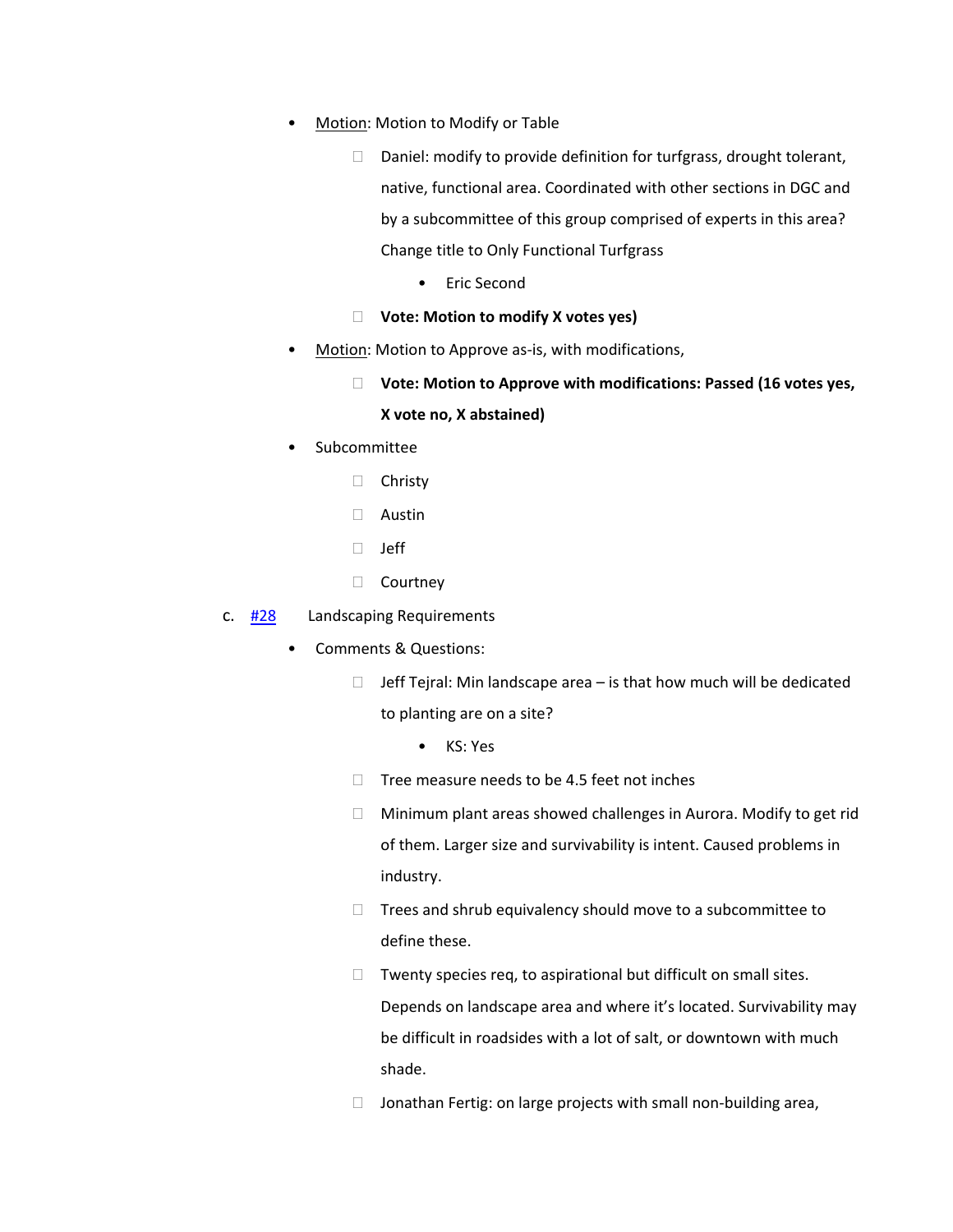coming up with an area may be too small.

- $\Box$  Travis Hendrix: agree with Jeff. Minimum landscape areas  $-25\%$  of SFR, how does this overlap with Zoning? What is net area? Is it within setbacks? Needs clarification
	- Gallons restrictions?
- $\Box$  Daniel: is it coordinated with the DGC? Same things in Chapter 501.3.3.2 and 501.3.3.3, and Chapter 6 – water use. Multiple sections that should be included in big picture discussion. Maybe this should replace what's there or work with it differently.
- $\Box$  Austin: needs a site min square footage for percentages to apply. Zero lot lines, easements will make this impossible. Ammend to say hydrozoning that is a defined term.
- $\Box$  Christy: Some of these overlaps may have moved to mandatory regulations. Regarding lot lines, a project could not pursue this one.
	- Species number could be adjusted to consider a subcomm discuss exceptions with specific parameters.
- $\Box$  Jason: Don't see the need of the language to say Mandatory. Can we remove this language?
- $\Box$  Travis: Don't want people to think they have to tear out existing landscaping unnecessarily with renovations.
- $\Box$  Daniel: 501.3.3.4 says major renovations, but in next section, it's not in options. Unclear what to provide.
- Support
	- Name: Comment
- Opposition
	- Name: Comment
- Committee Questions/Comments
	- □ Name: Comment
- Support (Rebuttal)
	- □ Name: Comment
- Opposition (Rebuttal)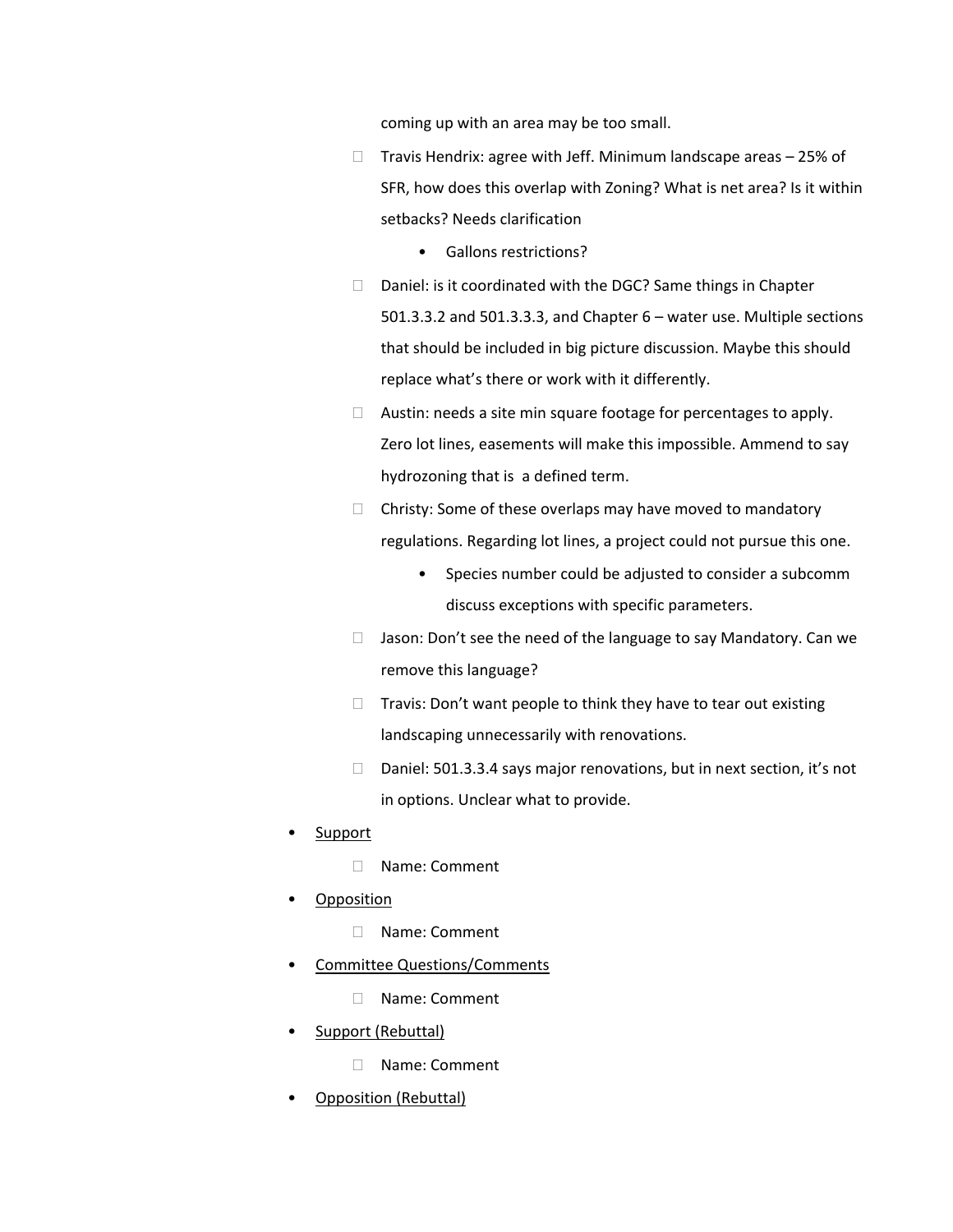- Name: Comment
- Motion: Motion to Modify or Table
	- Adam: pass as is.
		- Jeff: should also go to subcomm to make sure definitions are
			- correct
		- Austin second to move with subcomm
	- **Vote: Motion to modify X votes yes)**
- Motion: Motion to Approve as-is, with modifications,
	- **Vote: Motion to Approve with modifications: Passed (14 votes yes, 2 vote no, 1 abstained)**
- Subcommittee:
	- $\Box$  Jeff
	- Austin
- d. [#32](https://www.denvergov.org/files/assets/public/community-planning-and-development/documents/ds/building-codes/code-adoption/amendment-proposals/dgc/dgc_501.3.3.6.pdf) Tree Preservation in Primary and Side Street Setbacks
	- Comments & Questions
		- $\Box$  Jeff: tree trunk diameter freater than 6". We can go lower. More work, but will result in more established trees.
			- Kristen: from Muni code.
			- Jeff: stretch to 4-5"
		- $\Box$  Travis: trunk location or canopy within setback? Adaptive reuse, if its' in a side setback then it will interrupt
			- Replacement provision needed
		- $\Box$  Christopher: from property management standpoint with exception that a tree impinges on repair of plumbing line, need clarification of what constitutes relocation? Within certain feet?
		- $\Box$  Eric Entlich: If there 6 trees along street, would this prevent me from building a project?
			- Kristen: City to clarify, but would preclude building the project.
			- Christy: sometimes logistical plans can be modified to accommodate.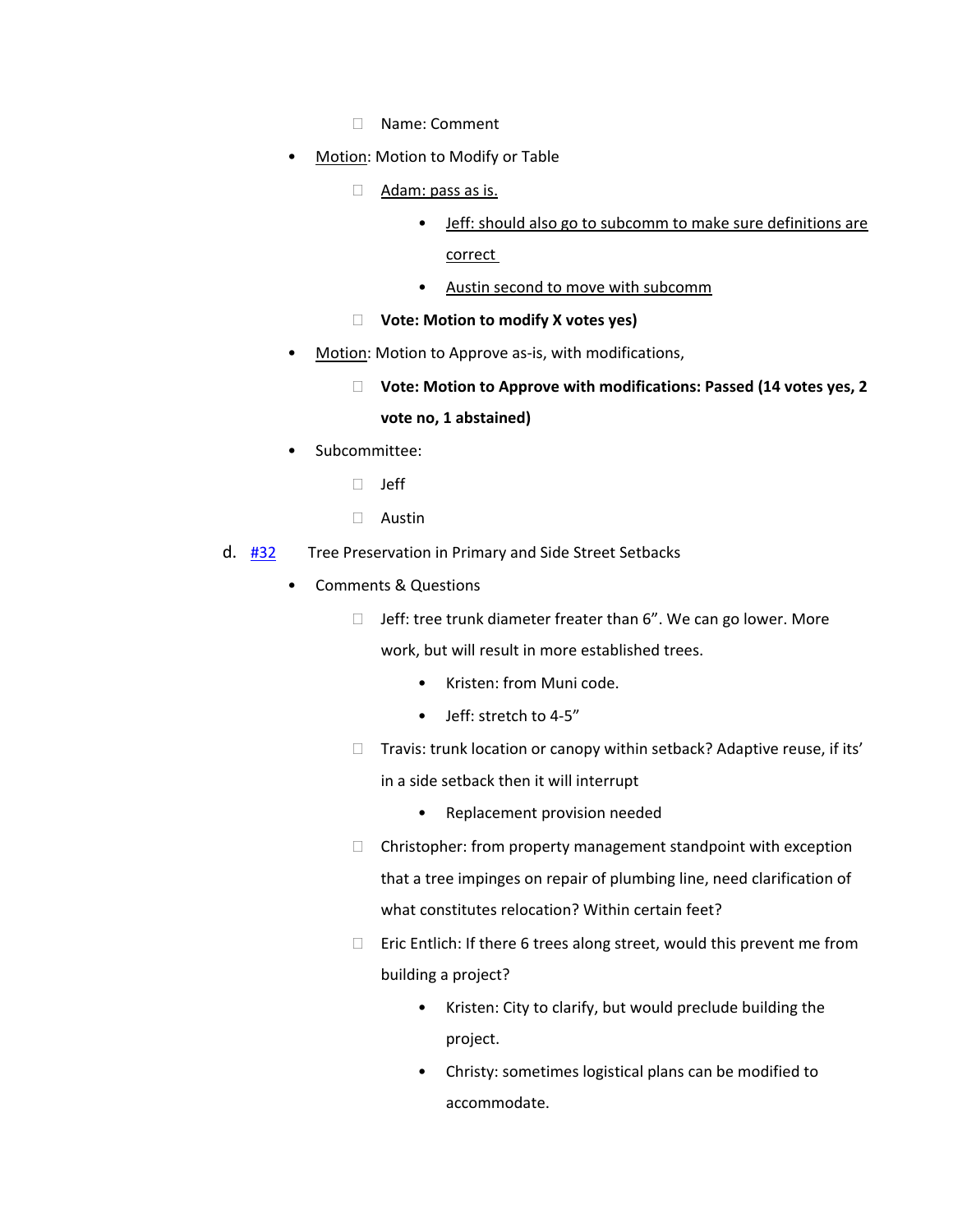- Eric: If I need to take down trees to safely access the site, why would this be in this code?
- Christy: Want to see teams being more selective about which trees should be taken out. Teams don't have to choose this one.
- $\Box$  Daniel: Trunk vs Canopy and trees in conflict with construction. Should that be allowed to be removed?
	- Travis: example is a pop top, but there is a tree impinging on project. The trunk is in the 5' setback. Could they meet this?
	- Also need to consider plantings within 5' of structure for defensibility.
	- Daniel: this would be an exception?
		- Travis: yes
- $\Box$  Josh: last few measures are deep details. Struggling with being clear about what is part of "Pilot" of DGC vs additional measures where there is a menu of selecting a few. Not having a sense of what all the menu items might be, hard to know how to vote. Would like to see a full range of what might be included for next meeting.
- $\Box$  Kevin: will ask if there is a visual we can put together for another time?
- **Support** 
	- □ Name: Comment
- Opposition
	- Name: Comment
- Committee Questions/Comments
	- Name: Comment
- Support (Rebuttal)
	- Name: Comment
- Opposition (Rebuttal)
	- Name: Comment
- Motion: Motion to Modify or Table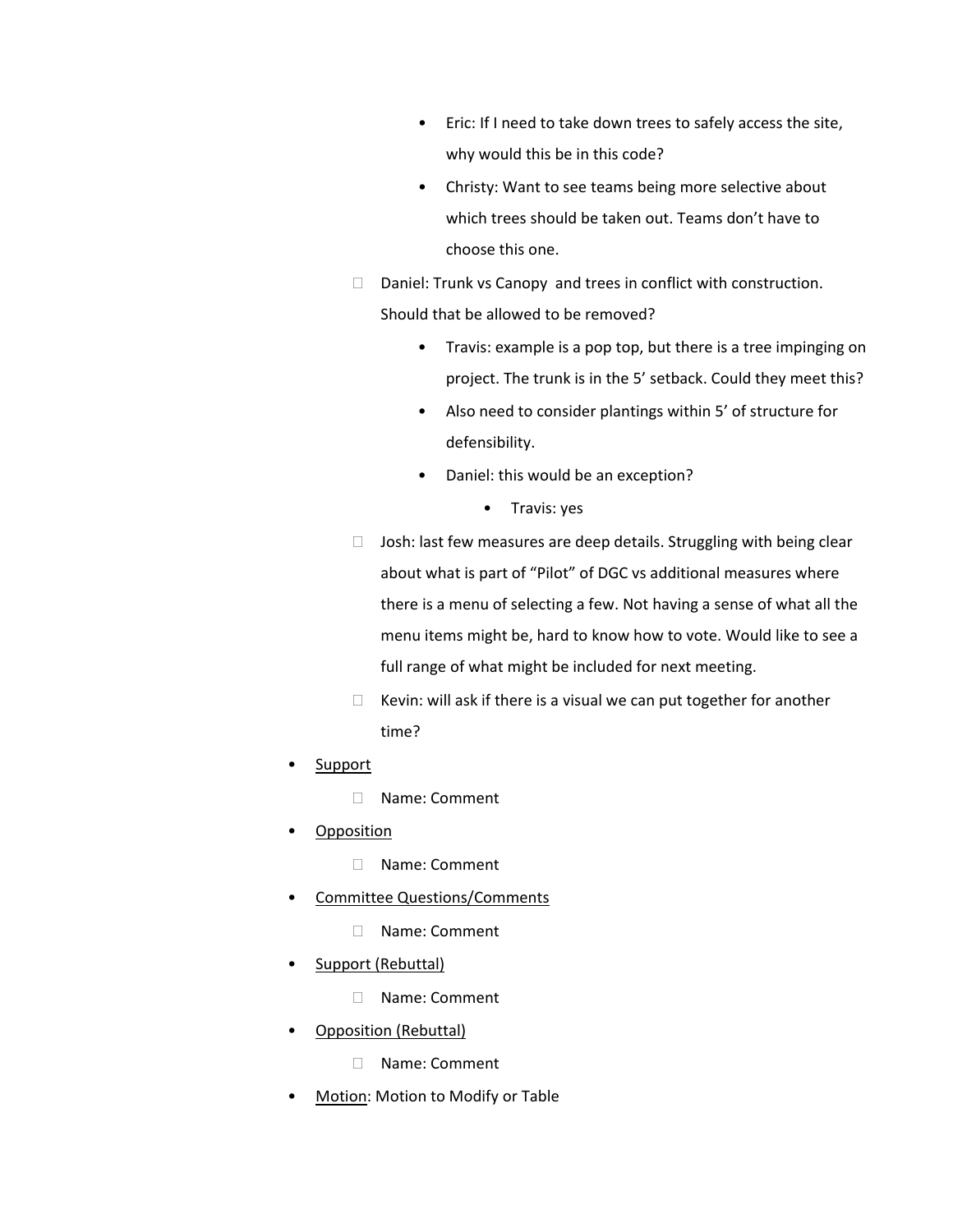$\Box$  Daniel: approve with modification of exception of where a certain

percentage of canopy is on buildable area of the lot.

- Travis: add exception to meet urban interface code. Would affect side setback.
- Adam: explain urban interface?
	- Travis: side setback is 5', so must have combustible material removed in that area.
- Eric: only about 1% are in areas affected by the fire zones. Not currently a code city and county adopts. But can use as a reference.
- Antonio: on 302.1, not going after enforcement of trees per say.
- Adam: for canopy issue, don't need to take whole tree down
- Jonathan: only prunable area where tree would still survive.
- Daniel: subcomm will come up with percentage
- Second: Christy
- $\Box$  15 voting members
- **Vote: Motion to modify 13 votes yes)**
- Motion: Motion to Approve as-is, with modifications,
	- □ Courtney makes motion
		- Second: Eric
	- **Vote: Motion to Approve with modifications: Passed (13 votes yes, 3 vote no, X abstained)**
- Sub
- Adam
- Daniel
- e. [#52](https://www.denvergov.org/files/assets/public/community-planning-and-development/documents/ds/building-codes/code-adoption/amendment-proposals/dgc/dgc_501.3.3.5-rock-mulch.pdf) Rock Mulch Allowances
	- Support
		- □ Name: Comment
	- Opposition
		- □ Name: Comment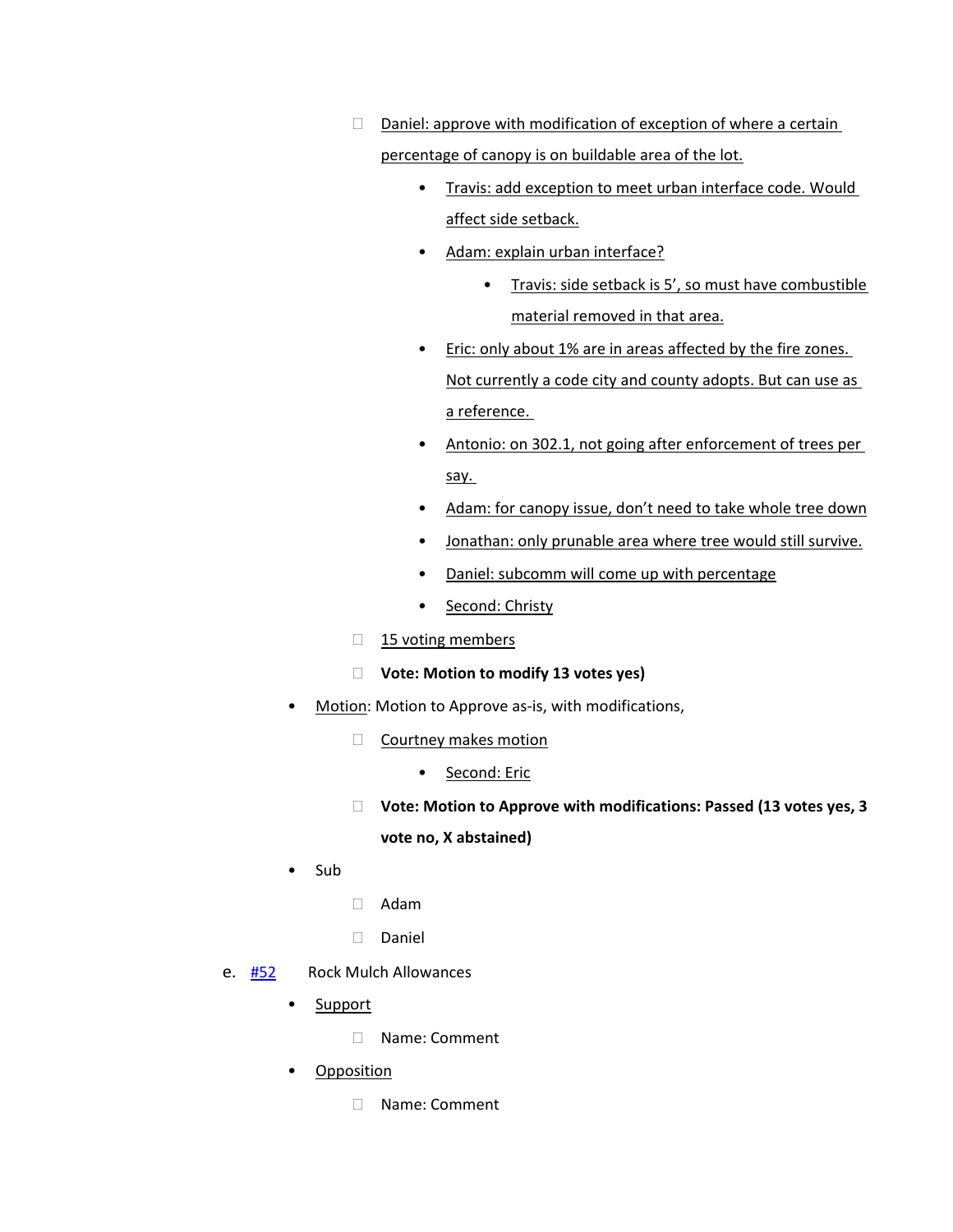- Committee Questions/Comments
	- □ Name: Comment
- Support (Rebuttal)
	- Name: Comment
- Opposition (Rebuttal)
	- Name: Comment
- Motion: Motion to Modify or Table
	- $\Box$  Describe modifications
	- **Vote: Motion to modify X votes yes)**
- Motion: Motion to Approve as-is, with modifications,

#### **Vote: Motion to Approve with modifications: Passed (X votes yes, X**

#### **vote no, X abstained)**

- f.  $\frac{\#38}{\#38}$  $\frac{\#38}{\#38}$  $\frac{\#38}{\#38}$  Bird safe glazing
	- Support
		- □ Name: Comment
	- Opposition
		- Name: Comment
	- Committee Questions/Comments
		- □ Name: Comment
	- Support (Rebuttal)
		- Name: Comment
	- Opposition (Rebuttal)
		- □ Name: Comment
	- Motion: Motion to Modify or Table
		- $\Box$  Describe modifications
		- **Vote: Motion to modify X votes yes)**
	- Motion: Motion to Approve as-is, with modifications,

#### **Vote: Motion to Approve with modifications: Passed (X votes yes, X**

**vote no, X abstained)**

g. [#43](https://www.denvergov.org/files/assets/public/community-planning-and-development/documents/ds/building-codes/code-adoption/amendment-proposals/dgc/dgc_chap5_declining-species.pdf) Declining species support